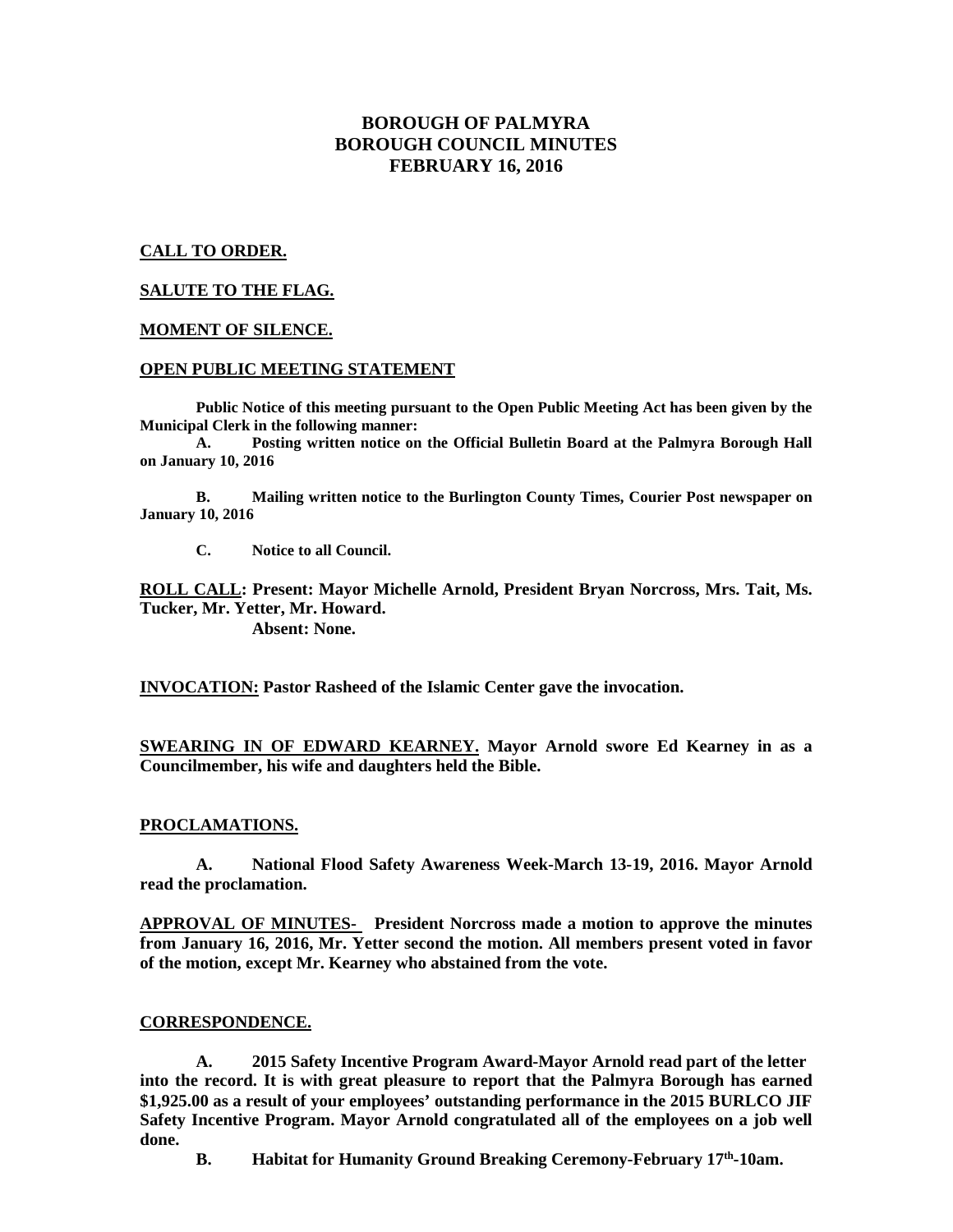**The ground breaking for the new home will be on February 17th at 320 West 6th Street at 10am and everyone is invited.** 

**C. Green Acres Program-Mr. Gural advised council that Green Acres funding was used for Legion Field and that they conduct investigations periodically to make sure the improvements are kept up to date.** 

 **D. Robotic club from the high school presented a demonstration with the robot that they created using a wireless phone to control it. Eric Blatz help start the club along with Charles Martocello and Rebecca Allen. They have competed in 2 competitions this year and did very well. Eric explained that after the initial start of the club, it now has about 15 students involved. Rebecca is head of marketing for the club. There is now a website with information about the club and the competitions. Rebecca explained that the club would like to build more robots and would appreciate donations from businesses or individuals. Charles explained that the club does its own programming and that if they use a kit the cost is about \$1100. which comes with two smartphones for programming. They have been using the schools 3d printer for clamps for the wires because it lightens the weight of the robot.** 

**PUBLIC PORTION- This public portion is for matters listed on the agenda only. Please state your name and address for the record. An opportunity for the public to comment on other matters is listed later in the agenda. President Norcross made a motion to open the public portion, Mr. Yetter second the motion. All members present voted in favor of the motion.** 

**Mayor Arnold announced that the public comment would be limited to three (3) minutes and that all comments should be directed to the Mayor or Council and they will comment if possible, sometimes additional information is needed and Council will have to get back to the person with the answer. Mayor and Council can always be reached through Borough Hall.** 

**Mr. Rader-Harbour Drive discussed that he is under the impression that the rules to limit the comments needs to be announced at the beginning of the meeting. Mr. Burns replied that as long as they are given before the public comments, it is allowed. Mr. Rader inquired about Resolution 2016-68 for environmental work for the Borough. Mr. Gural replied that there was an old storage tank underground on Borough Hall property that was removed and needs to have paperwork completed to close out the DEP permit. Mr. Rader inquired about the hiring of the recycling coordinator, clean communities coordinator and the storm water coordinator. Mayor Arnold explained that the appointments are to fill the vacancies created by Mr. Ryan's retirement and that they require no additional salary. Mr. Rader inquired about the resolution for the change fund. Mr. Gural replied that it is just an increase in the amount of change that the tax office needs to make change for residents paying their sewer or taxes.** 

**Mrs. Butler-Arch Street inquired about resolution 2016-79 and if the consulting has already taken place. Mayor Arnold explained that the resolution is part of the next step looking into the process of changing 4th street traffic pattern. Mrs. Butler discussed that the Borough has already spend \$3700 of taxpayer money without consulting the residents of the area. Mayor Arnold explained that the next step is to contact the public for a meeting. Mrs. Butler discussed that if the Borough had talked to the residents about the project before spending the money, the residents would have told them how they felt and that they did not need an engineer to schedule a meeting with the residents. Mr. Gural explained that the first phase was actually meeting with Chief Pearlman and the school to identify potential answers to the schools concerns and issue a report for officials to comment on. Mr. Gural explained that the first \$3,000 is for field investigation and to bring the new engineer up to speed with previous engineer's proposals.** 

**No one else wishing to be heard, President Norcross made a motion to close the public portion, Mr. Yetter second the motion. All members present voted in favor of the motion.**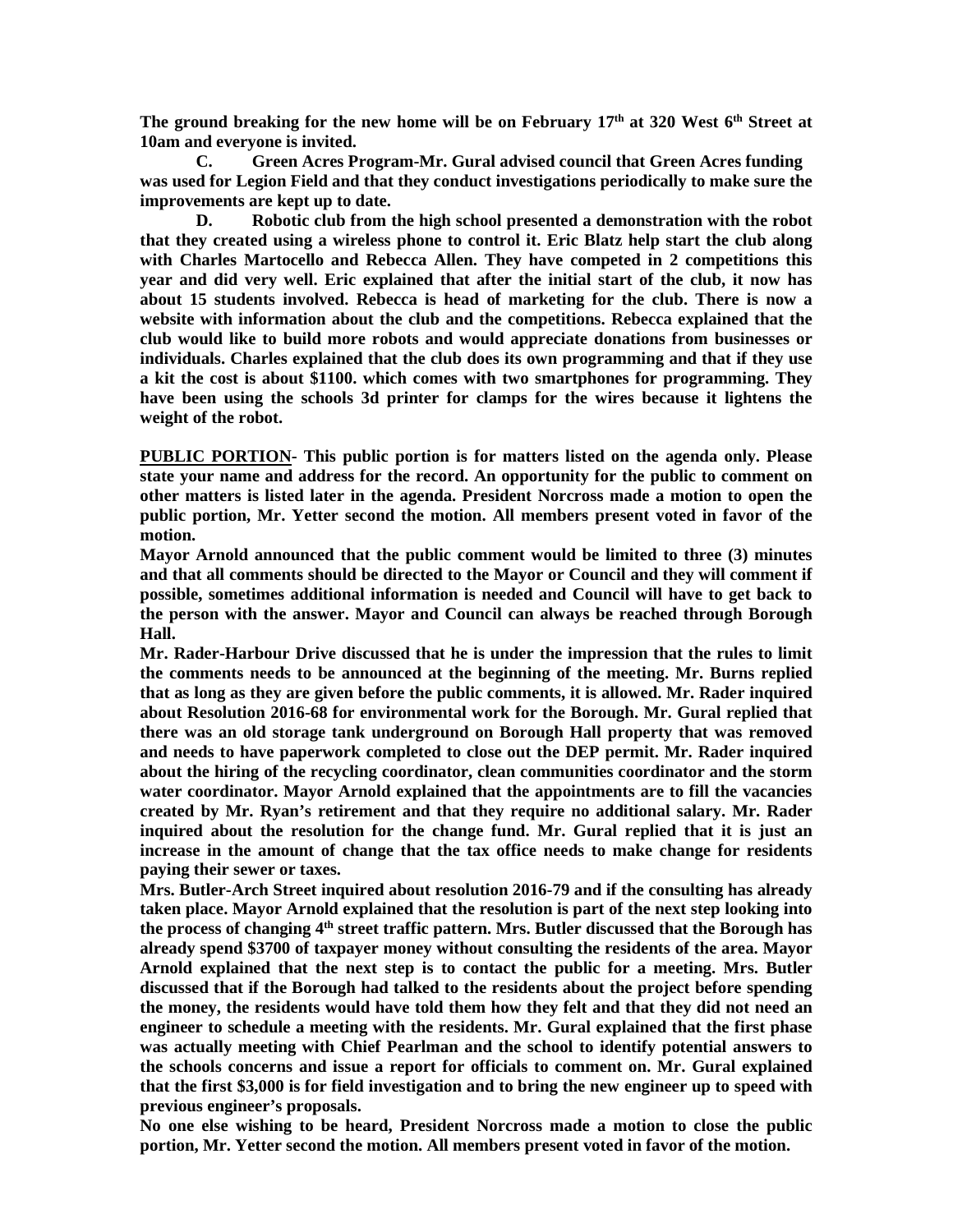#### **ORDINANCE ON FIRST READING.**

 **A. ORDINANCE 2016-2, An Ordinance Of The Borough Of Palmyra Amending Chapter 215 Of The Code Of The Borough Of Palmyra Entitled "Sewers". Mr. Howard requested a clarification on the ordinance. Mr. Gural explained that this evening the ordinance is being introduced by title only in the event that after the budget meeting the sewer fees need to be increased. The adoption is on March 7th, but can be continued. President Norcross inquired how the proposed increase will affect the businesses. Mr. Gural replied that it is a complicated matter and that he needs at least two more days to address the matter and calculate the sewer budget. Once the draft of the sewer budget is finalized the rate increase will be determine and the impact to each building and owner. President Norcross made a motion to adopt the ordinance on first reading, Mr. Yetter second the motion. At the call of the roll, the vote was:** 

 **AYES: President Norcross, Mrs. Tait, Ms. Tucker, Mr. Kearney, Mr. Howard, Mr. Yetter.** 

 **NAYES: None. The ordinance was adopted on first reading and will be heard at a public hearing to be held on March 7, 2016 at 7pm.** 

#### **ORDINANCE ON SECOND READING. (public hearing).**

**A. ORDINANCE 2016-1, An Ordinance of the Borough of Palmyra Amending Ordinance 2014-19, An Ordinance Amending Personnel Policies and Procedures Manual Regarding Health Benefits For Retired Employees By Allowing Retirees to Receive Paid Health Benefits. Mrs. Tait made a motion to open the ordinance for a public hearing, President Norcross second the motion. All members present voted in favor of the motion.** 

**Mr. Rader-Harbour inquired if the ordinance includes the spouses of an employee. Mayor Arnold replied that it does till the age of 65.** 

**No one else from the public wishing to be heard on the ordinance, President Norcross made a motion to close the public hearing, Mrs. Tait second the motion. All members present voted in favor of the motion.** 

**President Norcross made a motion to adopt the ordinance on second and final reading, Mr. Yetter second the motion. At the call of the roll, the vote was:** 

**AYES: President Norcross, Mrs. Tait, Ms. Tucker, Mr. Kearney, Mr. Howard, Mr. Yetter.** 

 **NAYES: None. The ordinance was adopted on second and final reading and will take effect after publication according to law.** 

**RESOLUTIONS. Consent Agenda- Resolution 2016-65-Resolution 2016-82 will be enacted as a single motion, if any resolution needs additional discussion it will be removed from the consent agenda and voted on separately. President Norcross requested that resolution 2016- 75 be pulled from the consent agenda, Ms. Tucker requested that resolution 2016-67 be pulled from the consent agenda. Mayor Arnold read the titles into the record. President Norcross made a motion to approve the consent agenda, Mr. Yetter second the motion. At the call of the roll, the vote was:** 

**AYES: President Norcross, Mrs. Tait, Ms. Tucker, Mr. Kearney, Mr. Howard, Mr. Yetter.** 

 **NAYES: None.** 

**A. Resolution 2016-65, Resolution Authorizing Refund Of Tax Overpayments.** 

**B. Resolution 2016-66, Resolution Authorizing The Mayor To Sign The Agreement Of Easement Between The Borough of Palmyra and PSE & Gas. Company for Block 56, Lot 3.**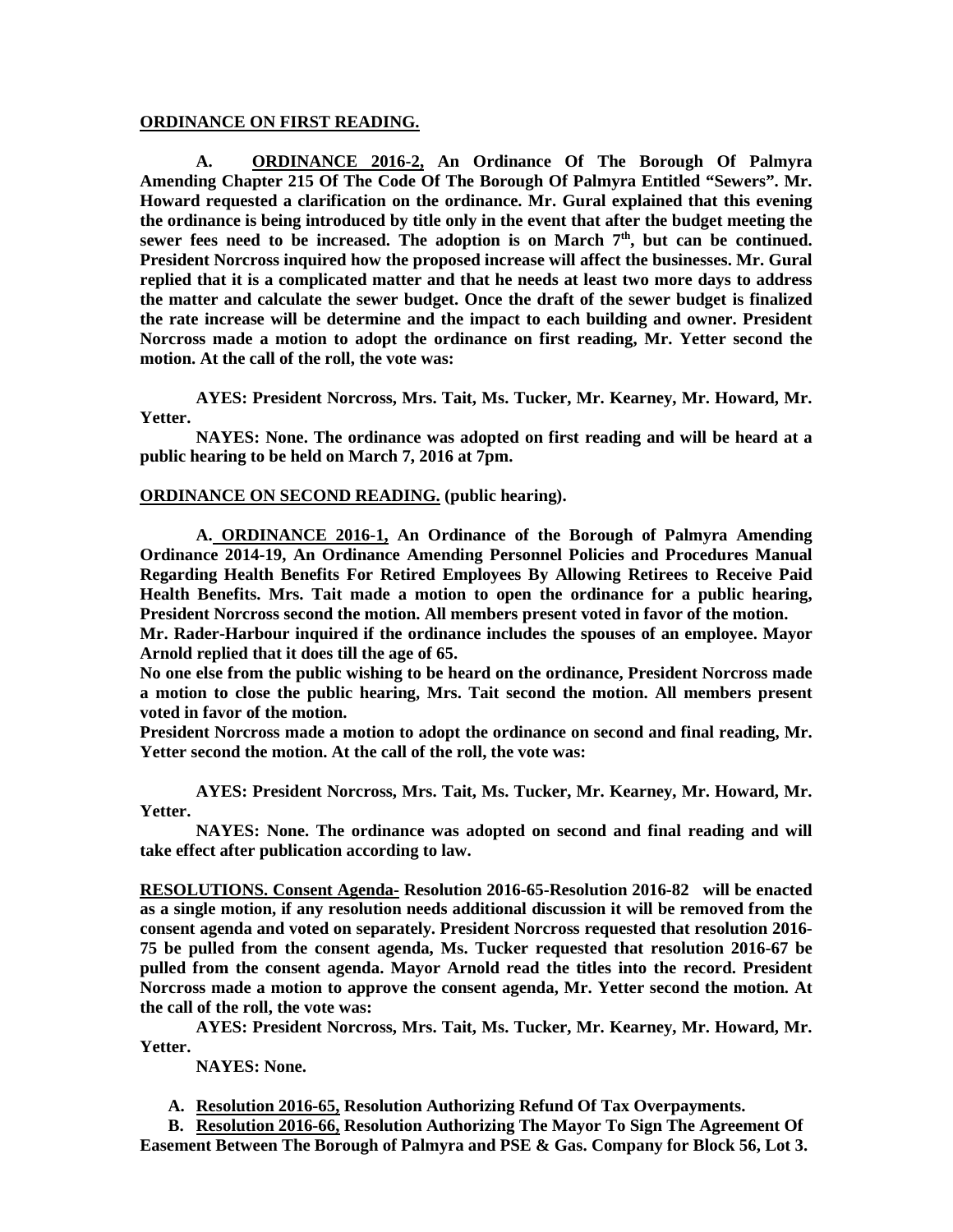**C. Resolution 2016-67, Resolution Amending Resolution 2015-179 In The Amount Of \$552.65, Resolution Authorizing The Purchase Of 2016 Ford Explorer And Accessories From Cherry Hill Winner Ford Via State Contract. Mr. Howard made a motion to approve the resolution, President Norcross second the motion. At the call of the roll, the vote was:** 

**AYES: President Norcross, Mrs. Tait, Mr. Kearney, Mr. Howard, Mr. Yetter. NAYES: None.** 

 **ABSTAIN: Ms. Tucker.** 

**D. Resolution 2016- 68, Resolution Awarding Engineering Services To Maser Consulting For Environmental Services, Block 28, Lot 2 In The Amount Not To Exceed \$5,100.00.** 

**E. Resolution 2016-69, Resolution Awarding The Maintenance Contract For The HVAC System To Air Systems Maintenance, Inc. In The Amount Of \$23,598.00.** 

**F. Resolution 2016 -70, Resolution Waiving The Local Construction Permit Fees Due The Borough Of Palmyra For Habitat For Humanity For 320 West 6th Street.** 

**G. Resolution 2016-71, Resolution Authorizing The Liquor License Of Milmarian Inc. License # 0327-33-002-003 To Become An Inactive License.** 

**H. Resolution 2016-72, Resolution Appointing Paul Henry As Recycling Coordinator For The Borough Of Palmyra.** 

**I. Resolution 2016-73, Resolution Appointing Paul Henry As Clean Communities Coordinator For The Borough Of Palmyra.** 

**J. Resolution 2016-74, Resolution Appointing Paul Henry As Storm water Coordinator For The Borough Of Palmyra.** 

**K. Resolution 2016-75, Resolution Authorizing Mayor Arnold To Sign The Agreement With The County Of Burlington For Shared Services For Snow Removal. Mr. Howard made a motion to approve the resolution, Mrs. Tait second the motion. At the call of the roll, the vote was:** 

**AYES: Mrs. Tait, Ms. Tucker, Mr. Kearney, Mr. Howard, Mr. Yetter. NAYES: None.** 

 **ABSTAIN: President Norcross.** 

**L. Resolution 2016-76, Resolution Authorizing Mayor Arnold To Sign The Agreement With Palmyra Arms Apartments For Trash Collection Services.** 

**M. Resolution 2016-77, Resolution Authorizing Professional Services Agreement With CGP &H For Grant Administration For The CDBG Housing Rehabilitation Grant In An Amount Not To Exceed \$15,459.00.** 

 **N. Resolution 2016-78, Resolution Authorizing The Adoption Of Use Of Borough Equipment And Vehicles Policy.** 

 **O. Resolution 2016-79, Resolution Awarding Engineering Services To Maser Consulting For 4th Street Directional Change Project In An Amount Not To Exceed \$3,000.00** 

 **P. Resolution 2016-80, Resolution Authorizing An Increase In The Change Fund For The Tax Collector's Office For The Borough Of Palmyra.** 

 **Q. Resolution 2016-81, Resolution Authorizing The Payment Of Bills In The Amount Of \$2,116,673.78.** 

 **P. Resolution 2016-82, Resolution Authorizing the Cancellation Of Taxes For A Totally Disabled Veteran Located At 152.39 Lot 2029 Tax Year 2016 And Thereafter And Refunding Taxes Paid.**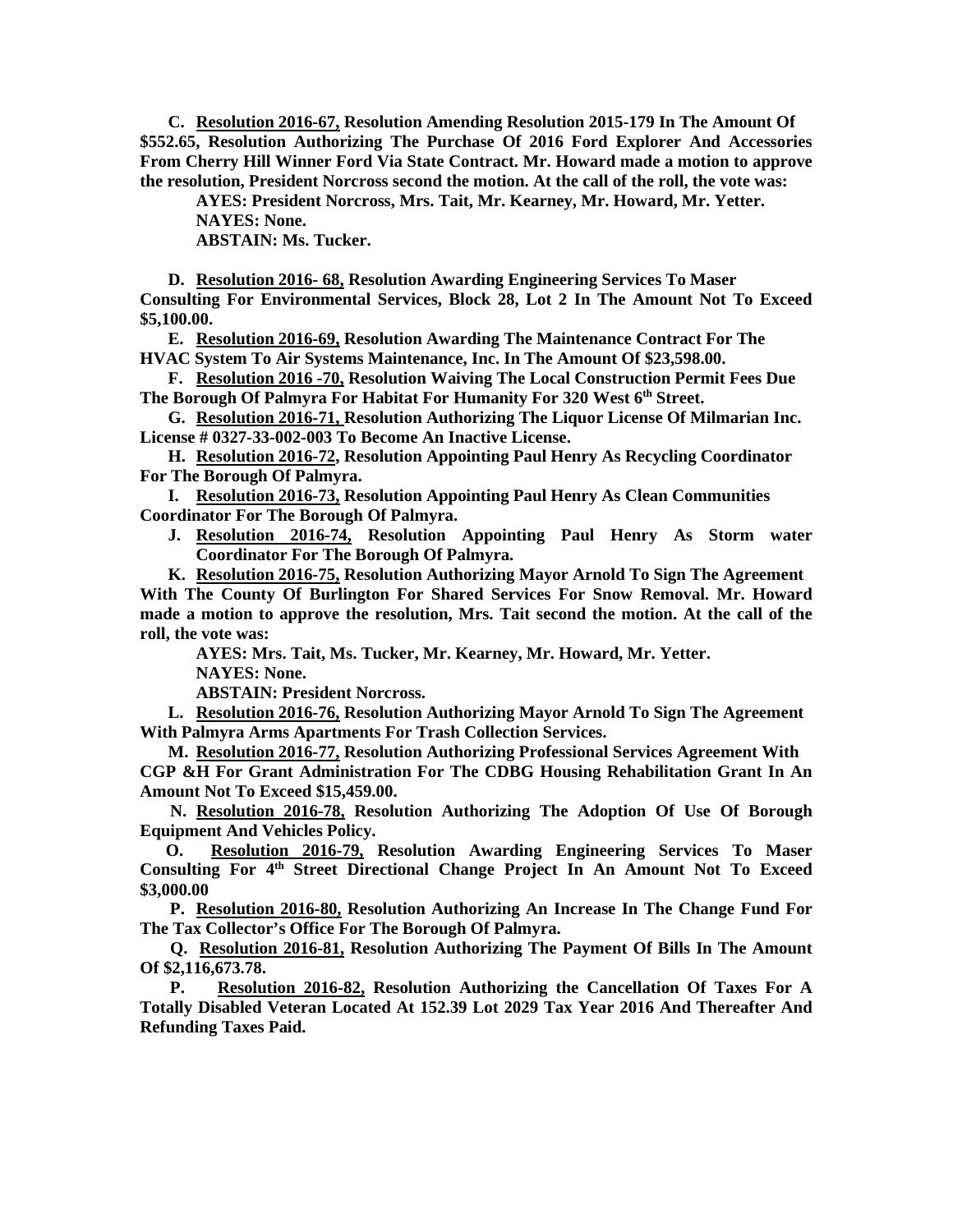**COMMUNITY SPOTLIGHT. Mayor Arnold explained that this is a new portion of the agenda that is for residents and businesses to share their events.** 

**Mr. Gravano-student representative announced that the shot put record was broken by Matt, 2/3 of the seniors signed up for college. The 8th graders visited the Holocaust Museum. The Panther Press has returned for the school. February 19th is love your community day and the high school will be accepting non-perishable breakfast items for the food pantry. There will also be a blood drive for the students and teachers only. They are hosting a cell phone learning class at the community center to help seniors navigate the new phones. There will be a volleyball fundraiser on February 27 at 5pm for the heart association.** 

**Mayor Arnold will being reading at the school on February 26 as part of Read Across America Week. The Post Prom Committee is hosting a bingo at the Sacred Heart Church in Riverton on March 7. The seniors held their Valentine Hop on February 13th and Mrs. Tilmont was recognized for her 100th birthday. Mayor Arnold had presented her with a key to the Borough and a proclamation.** 

#### **DISCUSSION ITEMS.**

**A. Youth Summit-April 16th-President Norcross is working with Amy Dean to partnership with the Sheriff Department for 10-12 graders on April 16th (change of date) for the youth summit. The summit will be to discuss life after high school. Every participant will receive a t-shirt from the Sheriff's Department.** 

 **B. Legion Field-Mrs. Tait announced that there will be a field clean-up on March 6 from 1pm-3pm for all sports and volunteer.** 

**C. Budget Workshop Meeting Date-the budget workshop will be on March 12th at 8am.** 

### **ADMINISTRATOR REPORT.**

**A. Housing Inspections RFP-Mr. Gural discussed that he had sent a draft to everyone and was waiting for responses. Mr. Burns informed council that he had no comments to add.** 

**B. Cell Tower Update-Mr. Gural and Mayor Arnold had a meeting with the attorney and consultants and that they are still looking at possibilities and options.** 

**C. Voucher Approval Process-Mr. Gural explained that in an attempt to streamline the process of council signing the vouchers, the finance department will locate the vouchers over the weekend before the meeting in the conference room so that councilmembers can come in and sign them. The vouchers are not to be taken out of the building for signature. There is always an opportunity for council to ask questions before signing the vouchers and also a voucher can be pulled from the bill list the night of the meeting if a member is not ready to approve it or has questions on the bill.** 

**D. Above ground fuel station-update-Mr. Gural reported that the plans are complete and that they are available in his office for councils review. CME will process the bid documents and the opening will be in about 3 weeks. Mr. Yetter inquired if the project will save the Borough money. Mr. Gural explained that with the current shared services agreement with Cinnaminson for gas, there is a markup, this will allow the Borough to use their own gas and also enter into shared services with the school. It will also be closer for the fire department and police department, as well as public works, since they will no longer have to go out of town. President Norcross made a motion to authorize CME Associates to go out to bid for the project, Mr. Yetter second the motion. All members present voted in favor of the motion.** 

**E. MEC-R-I update-Mr. Gural reported that the site where the work was done has been restored as much as practical and that the new plantings will have to wait for the spring. The Borough is still waiting on the access agreement with National Amusments.**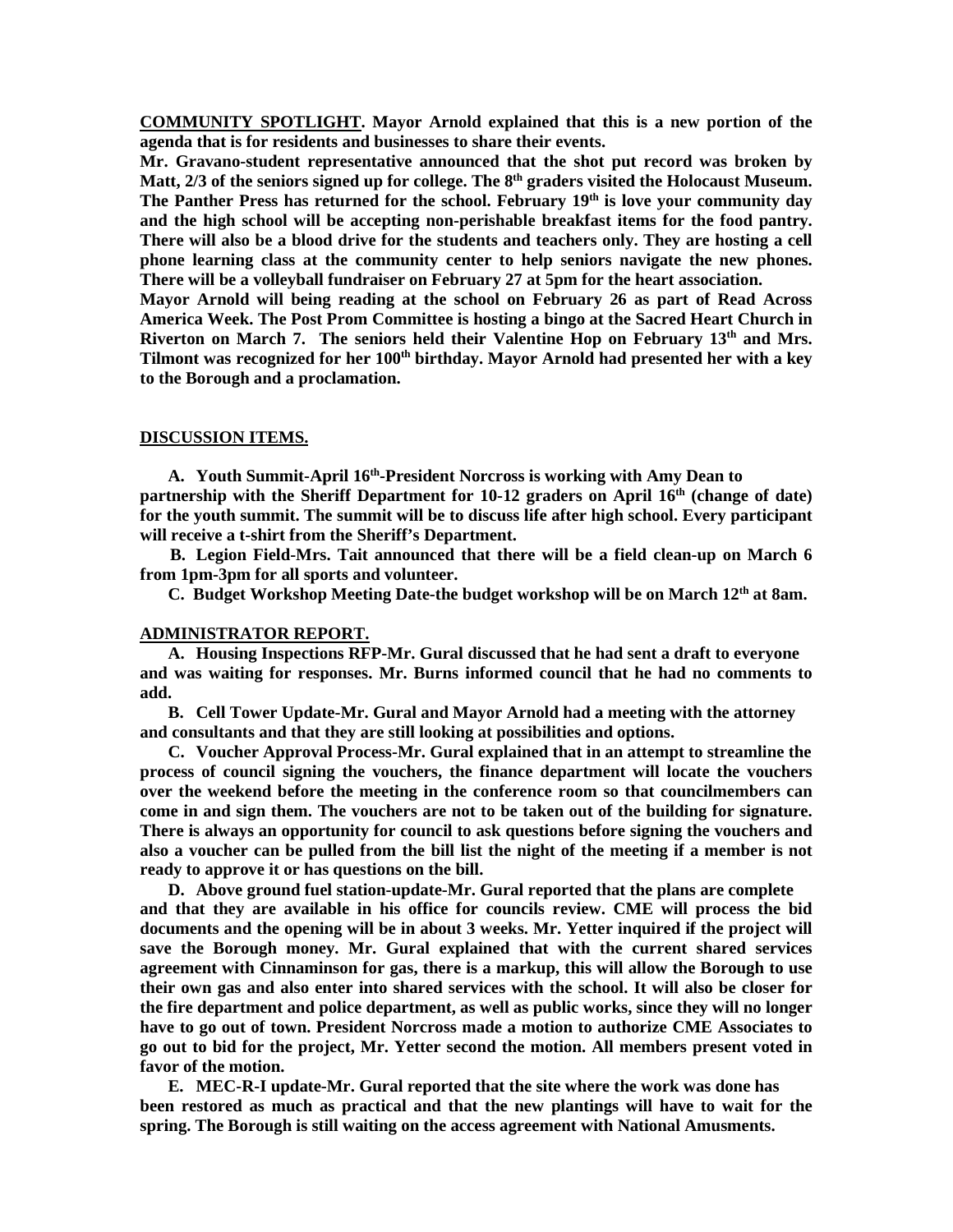# **COMMITTEE REPORTS.**

**Public Works/Sewer- Mr. Yetter reported that the first meeting of the committee will be next Tuesday. Mayor Arnold discussed that Mr. Kearney will be added to the committee as the third member. Mr. Yetter discussed that snow removal has gone well and that there were very few complaints and that he is trying to keep communication open between the public and the department. The department is going through a transition period switching between Paul Henry and Tom Ryan.** 

**Youth/Recreation- Mr. Howard reported that there was a meeting last Friday with the sports team. There was discussion about the pitchers mound and work needed on the soccer field. The dirt has been delivered and is ready for the teams. The restrooms will open on March 8th and recreation basketball will be completed on February 27th. Flag football is looking at starting in April. Mrs. Tait discussed that 50% must be Palmyra residents and they must present insurance requirements. Mr. Howard advised council that there was no shade tree meeting this month and that a large tree did fall during the storm.** 

**Public Buildings/Grounds-Ms. Tucker reported that at the introduction meeting the committee reviewed what the requirements of the committee were. The committee is responsible for Borough Hall, Community Center and Public Works/Sewer building and grounds. There was discussion about hiring a person to clean the community center and also about door archways over the employee and police entrances. Meetings are the 1st Tuesday at 7pm.** 

**Parks/Playgrounds- Mrs. Tait reported that the sports team gave a list of what improvements are needed for the fields and dug outs.** 

**Business Community/Development- President Norcross discussed that the meeting with the youth teams went very well. The committee will meet the 2nd Tuesday of the month at 6:30pm at Borough Hall. The goal is to try to come up with finding out what business need and assist them with that.** 

**Administration/Public Safety- Mayor Arnold discussed that the police monthly report will look different as she has requested. It will now give an overview of comparing years. The motor vehicle stops have increased and the proactive department is noticing more things that need to be done. Chief Pearlman reported that traffic and pedestrian enforcement helps keep crime down also. The police department yearly report is on the website. Mr. Howard inquired about the policy in towing vehicles. Chief Pearlman responded that the policy is mostly dedicated by state statue.** 

**Appointments- Mayor Arnold appointed Paul Henry, Dave Austin, Paul Henry and Tim Kaluhiokalani to the Shade Tree Committee.** 

**PUBLIC COMMENT. Please state your name and address for the record. Mayor Arnold announced that the public comment would be limited to three (3) minutes and that all comments should be directed to the Mayor or Council and they will comment if possible, sometimes additional information is needed and Council will have to get back to the person with the answer. Mayor and Council can always be reached through Borough Hall.** 

**President Norcross made a motion to open the public portion, Mr. Yetter second the motion. All members present voted in favor of the motion.** 

**Mrs. Butler-Arch Street-discussed that she was glad to hear that the address given last month for Habitat was the wrong address, but she would like council to still keep in mind the vacant properties. Mrs. Butler reported that 400 Arch Street has turkey vultures living in the roof and that it is an abandon property. there are dips on 4th and 5th Street as well as Arch Street, the traffic has hits the dips and if traffic is increased due to 4th Street changing more cars will hit those dips. Mrs. Butler inquired if the Mayor and Council made a resolution about Black History Month. Palmyra is rich in Black History. Mayor Arnold**